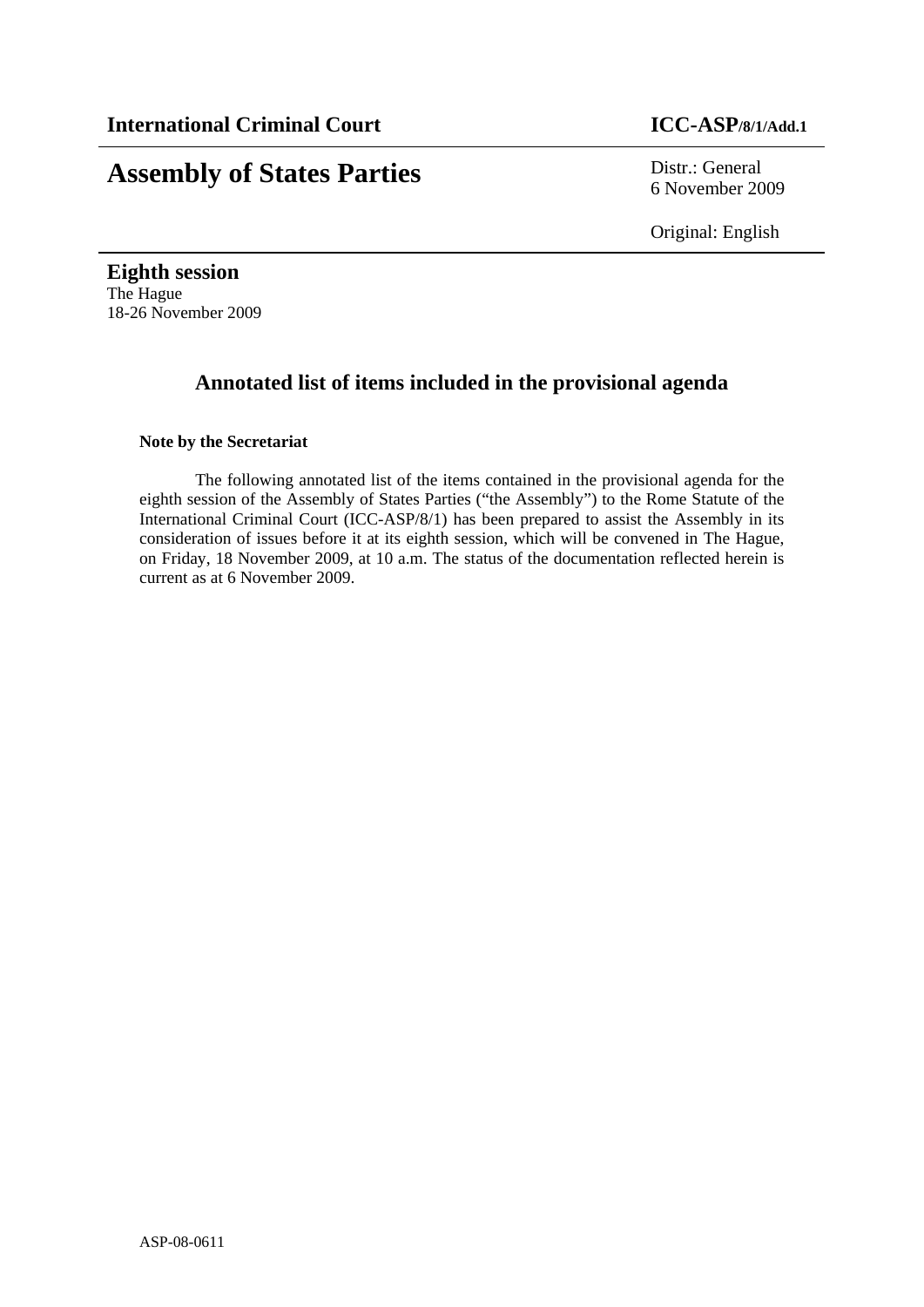## **Annotated list of items included in the provisional agenda**

## **1. Opening of the session by the President**

In accordance with article 112, paragraph 6, of the Rome Statute, the Assembly of States Parties ("the Assembly") meets once a year in regular session. In accordance with rule 5 of the Rules of Procedure of the Assembly of States Parties ("Rules of Procedure"), $<sup>1</sup>$  the</sup> Assembly, at the  $7<sup>th</sup>$  meeting of its sixth session, on 14 December 2007, decided to convene its eighth session in The Hague and at the  $7<sup>th</sup>$  meeting of its seventh session, on 21 November 2008, the Assembly decided that the eighth session would be held from 18 to 26 November 2009.

At the  $6<sup>th</sup>$  meeting of its sixth session, on 13 December 2007, the Assembly elected Mr. Christian Wenaweser (Liechtenstein) President of the Assembly for the seventh to ninth sessions.<sup>2</sup> Rule 30 of the Rules of Procedure provides that the President shall declare the opening of each plenary meeting of the session.

#### **2. Silent prayer or meditation**

Pursuant to rule 43 of the Rules of Procedure, immediately after the opening of the first plenary meeting and immediately preceding the closing of the final plenary meeting, the President shall invite the representatives to observe one minute of silence dedicated to prayer or meditation.

#### **3. Adoption of the agenda**

Rules 10 to 13 and 18 to 22 of the Rules of Procedure concerning the agenda are applicable to regular sessions.

In accordance with rules 10 and 11 of the Rules of Procedure, the provisional agenda for the eighth session (ICC-ASP/8/1) was issued on 29 April 2009. In accordance with rule 19 of the Rules of Procedure, the agenda shall be submitted to the Assembly for approval as soon as possible after the opening of the session.

#### *Documentation*

Provisional agenda (ICC-ASP/8/1)

## **4. States in arrears**

According to article 112, paragraph 8, of the Rome Statute, "A State Party which is in arrears in the payment of its financial contributions towards the costs of the Court shall have no vote in the Assembly and in the Bureau if the amount of its arrears equals or exceeds the amount of the contributions due from it for the preceding two full years."

 <sup>1</sup> *Official Records of the Assembly of States Parties to the Rome Statute of the International Criminal Court, First session, New York, 3-10 September 2002* (United Nations publication, Sales No. E.03.V.2 and corrigendum), part II.C.

<sup>2</sup> *Official Records of the Assembly of States Parties to the Rome Statute of the International Criminal Court, Sixth session, New York, 30 November - 14 December 2007* (International Criminal Court publication, ICC-ASP/6/20), vol. I, part I.B, para. 22. In accordance with rule 29 of the Rules of Procedure, the President is elected for a three-year term.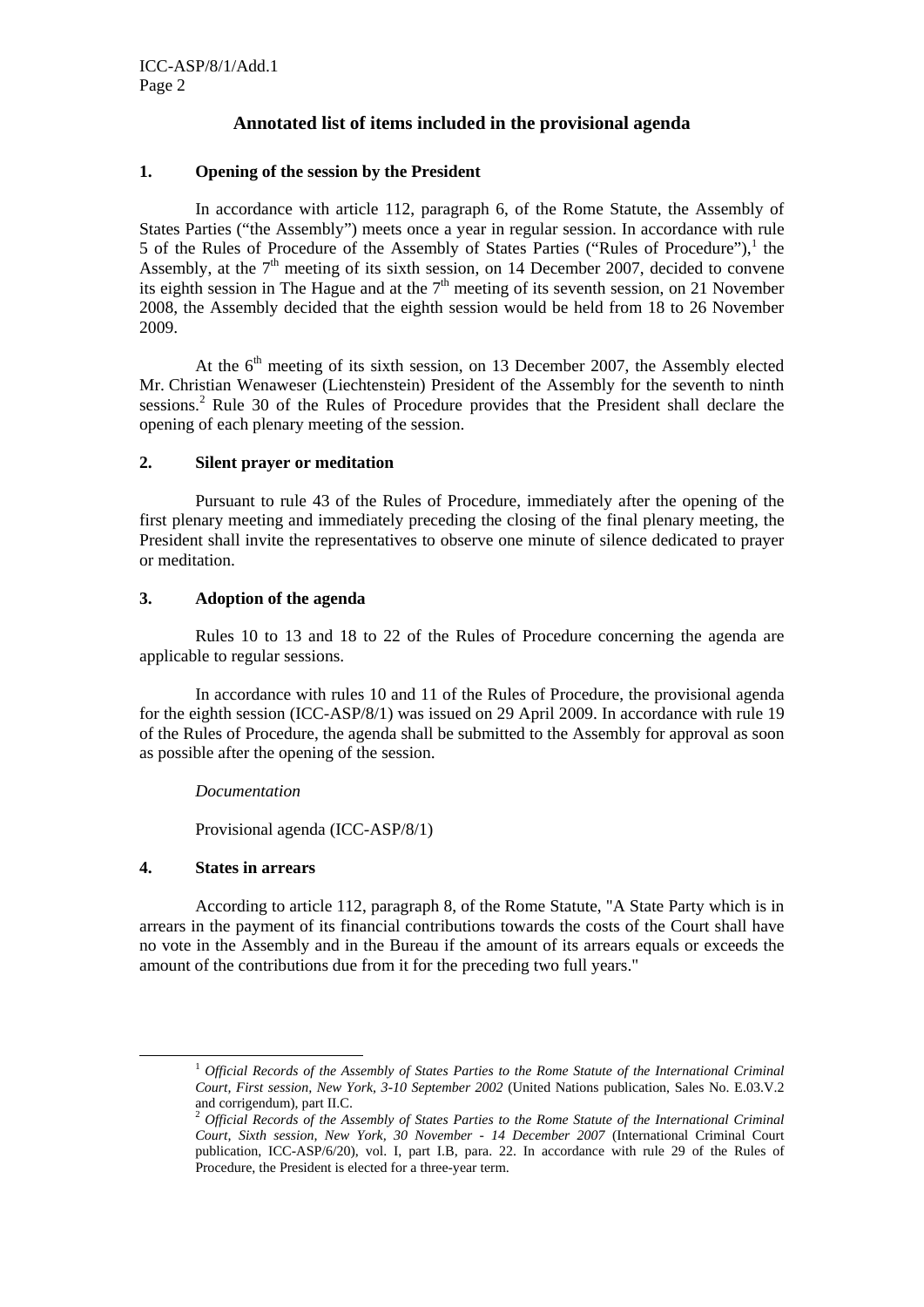At its fourth session, the Assembly took note of the report of the Bureau on the arrears of States Parties<sup>3</sup> and the recommendations therein and invited the Bureau to report back to the fifth session of the Assembly on the status of arrears, including on suggestions, if necessary, of measures to promote the timely, full and unconditional payment of assessed contributions and advances towards the costs of the Court. Furthermore, the Assembly decided that requests for exemption under article 112, paragraph 8, of the Rome Statute, should be submitted by States Parties to the Secretariat of the Assembly at least one month before the session of the Committee on Budget and Finance ("the Committee"), so as to facilitate the Committee's review of the requests and that the Committee should advise the Assembly of States Parties before the Assembly decided on any requests for exemption under article 112, paragraph 8, of the Rome Statute.<sup>4</sup>

At its fifth session, the Assembly renewed the appeal to States Parties in arrears to settle their accounts with the Court as soon as possible. In this connection, the Assembly adopted resolution ICC-ASP/5/Res.3 containing recommendations setting out a specific procedure for requesting exemptions from the loss of voting rights<sup>5</sup> and decided that the Bureau should review on a regular basis the status of payments received throughout the financial year of the Court and consider additional measures to promote payments by States Parties, as appropriate.<sup>6</sup>

At its sixth session, the Assembly called upon States Parties to fully and without further delay implement the recommendations contained in resolution ICC-ASP/5/Res.3, annex  $III.^7$ 

At its seventh session, the Assembly called upon States, international organizations, individuals, corporations and other entities to contribute voluntarily to the Court,<sup>8</sup> emphasized the importance of endowing the Court with the necessary financial resources and urged all States Parties to transfer their assessed contributions in full and by the deadline for contributions, or, in the event of pre-existing arrears, immediately, in accordance with article 115 of the Statute, rule 105.1 of the Financial Regulations and Rules, and other relevant decisions taken by the Assembly of States Parties.<sup>9</sup>

#### *Documentation*

Report of the Bureau on the arrears of States Parties (ICC-ASP/8/41)

 <sup>3</sup>  $3$  ICC-ASP/4/14.

<sup>4</sup> *Official Records of the Assembly of States Parties to the Rome Statute of the International Criminal Court, Fourth session, The Hague, 28 November to 3 December 2005* (International Criminal Court publication, ICC-ASP/4/32), part III, resolution ICC-ASP/4/Res.4, paras. 40, 43 and 44.

publication, ICC-ASP/4/32), part III, resolution ICC-ASP/4/Res.4, paras. 40, 43 and 44. 5 *Official Records of the Assembly of States Parties to the Rome Statute of the International Criminal Court, Fifth session, The Hague, 23 November to 1 December 2006* (International Criminal Court publication, ICC-ASP/5/32), part III, resolution ICC-ASP/5/Res.3, annex III. 6

Ibid., para. 42.

<sup>7</sup> *Official Records of the Assembly of States Parties to the Rome Statute of the International Criminal Court, Sixth session, New York, 30 November - 14 December 2007* (International Criminal Court publication, ICC-ASP/6/20), vol. I, part III, resolution ICC-ASP/6/Res.2, annex III.

Official Records of the Assembly of States Parties to the Rome Statute of the International Criminal *Court, Seventh session, The Hague, 14 – 22 November 2008* (International Criminal Court publication, ICC-ASP/7/20), vol. I, part III, resolution ICC-ASP/7/Res.3, para. 51.

 $<sup>9</sup>$  Ibid., para. 50.</sup>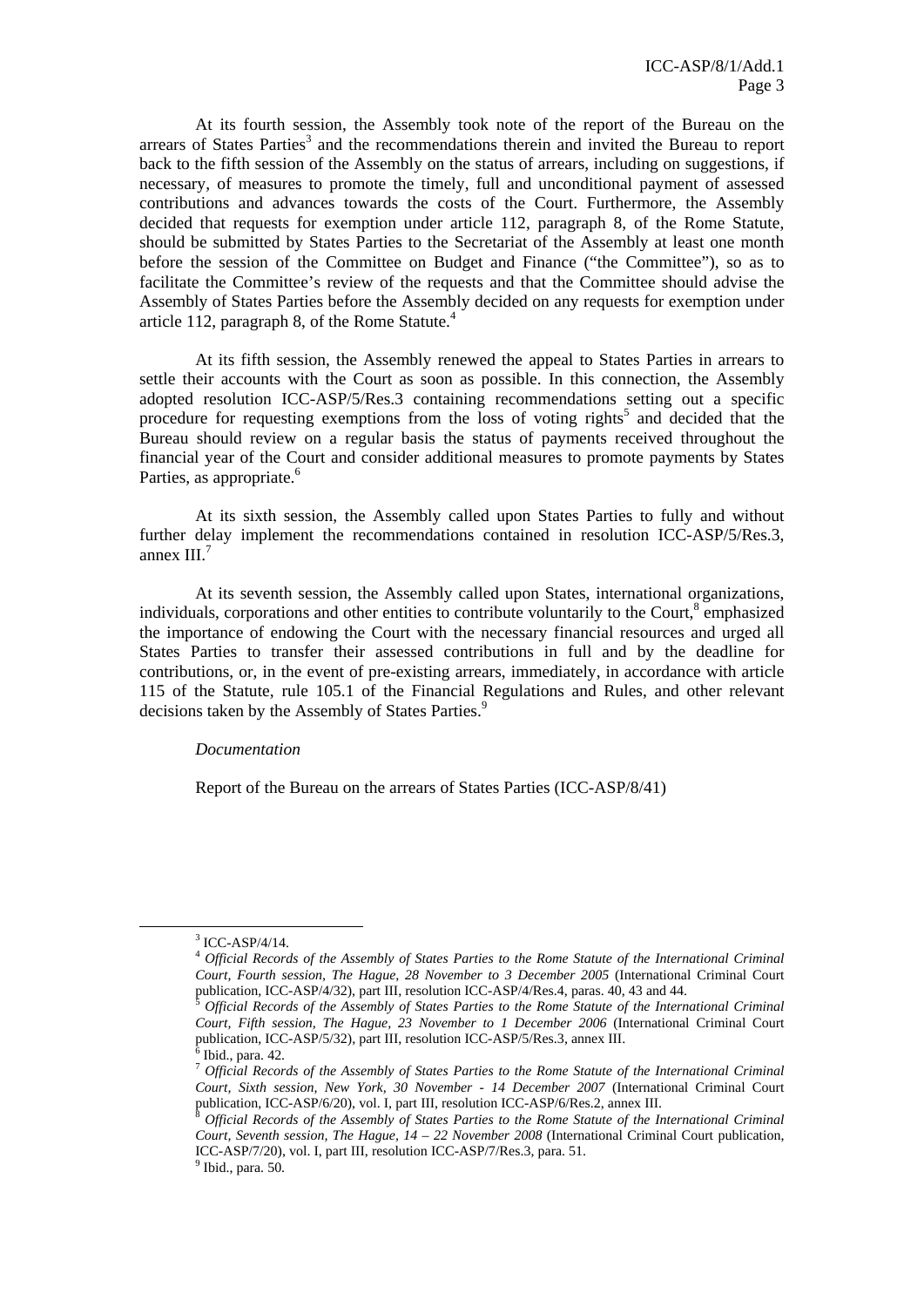## **5. Credentials of representatives of States at the seventh session**

## **a) Appointment of the Credentials Committee**

## **b) Report of the Credentials Committee**

Representation and credentials are regulated by rules 23 to 28 of the Rules of Procedure. In accordance with rule 24, the credentials of representatives of States Parties and the names of alternates and advisers shall be submitted to the Secretariat if possible not later than 24 hours after the opening of the session. The credentials shall be issued by the Head of State or Government or by the Minister for Foreign Affairs or by a person authorized by either of them.

Under rule 25, a Credentials Committee, consisting of representatives of nine States Parties to be appointed at the beginning of each session by the Assembly on the proposal of the President, shall examine the credentials of representatives of States Parties and report to the Assembly without delay.

## **6. Organization of work**

The Assembly will consider and adopt a programme of work at the beginning of the session on the basis of a proposal by the Bureau.

## **7. General debate**

*No documentation* 

## **8. Report on the activities of the Bureau**

In accordance with article 112, paragraph 2(c), of the Rome Statute, the Assembly shall consider the reports and activities of the Bureau and take appropriate action in that regard.

## *Documentation*

Report of the Bureau on the establishment of an independent oversight mechanism (ICC-ASP/8/2, Add.1, Add.2 and Add.3)

Report of the Bureau on the Plan of action for achieving universality and full implementation of the Rome Statute of the International Criminal Court (ICC-ASP/8/23)

Report of the Bureau on legal aid for victims' legal representation (ICC-ASP/8/38)

Report of the Bureau on Legal Aid (Defence): Alternate Methods for the Assessment of Indigence (ICC-ASP/8/39)

Report of the Bureau on family visits for detainees (ICC-ASP/8/42)

Report of the Bureau on the Review Conference (ICC-ASP/8/43 and Add.1)

Report of the Bureau on cooperation (ICC-ASP/8/44)

Report of the Bureau on the strategic planning process of the International Criminal Court (ICC-ASP/8/46)

Report of the Bureau on equitable geographical representation and gender balance in the recruitment of staff of the International Criminal Court (ICC-ASP/8/47)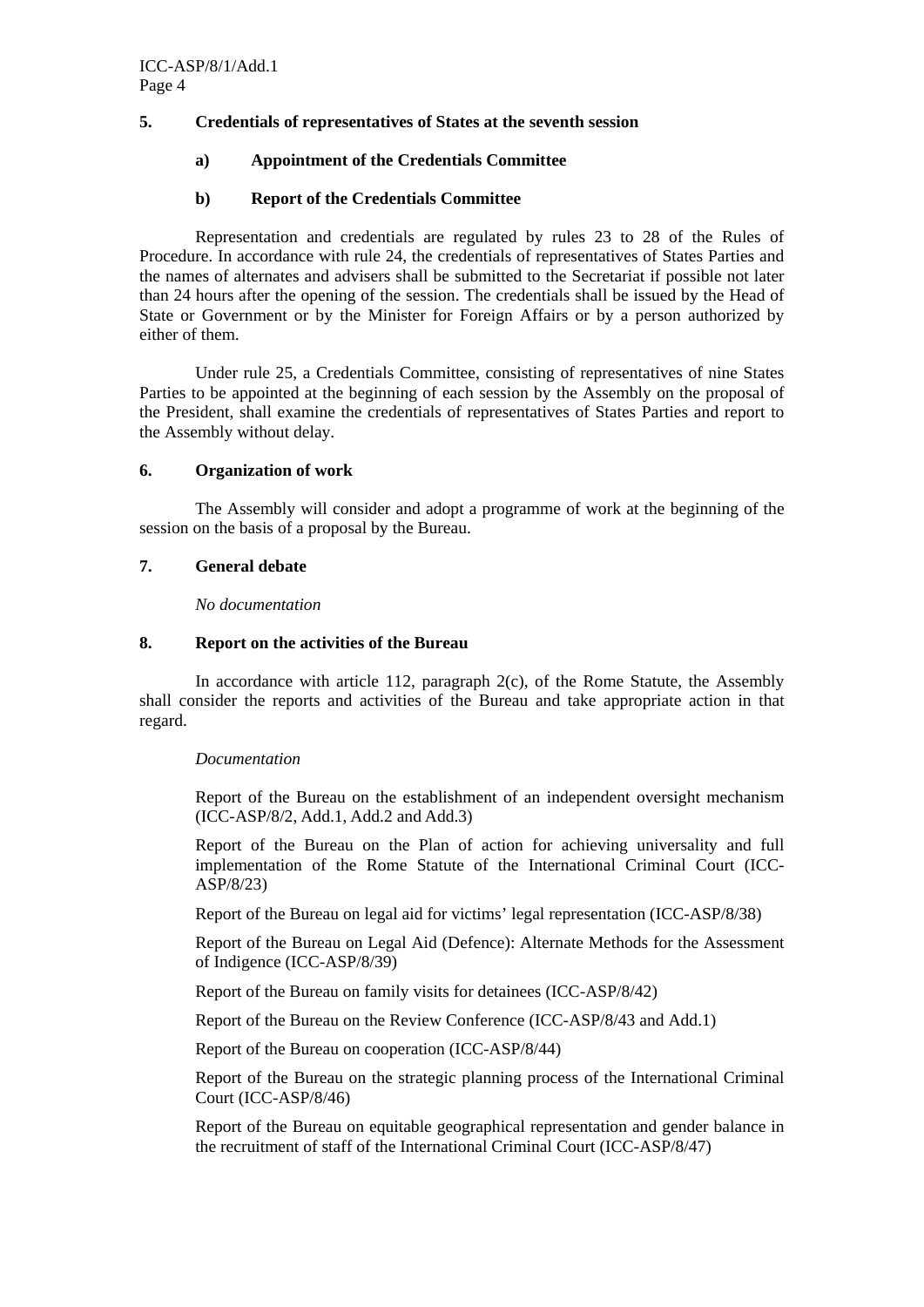#### **9. Report on the activities of the Court**

Under article 112, paragraph 2(b), of the Rome Statute, the Assembly shall provide management oversight to the Presidency, the Prosecutor and the Registrar regarding the administration of the Court. In accordance with article 112, paragraph 5, of the Rome Statute, the President of the Court, the Prosecutor and the Registrar or their representatives may participate in meetings of the Assembly. As provided in rule 34 of the Rules of Procedure, they may make oral or written statements and provide information on any question under consideration. Accordingly, the President of the Court will present a report on the activities of the Court since the previous session of the Assembly.

#### *Documentation*

Report on the Activities of the Court (ICC-ASP/8/40)

#### **10. Election to fill judicial vacancies**

At the  $9<sup>th</sup>$  meeting of the seventh session, held on 19 and 20 January 2009, the Assembly elected six judges, in accordance with the relevant provisions of the Rome Statute as well as resolution ICC-ASP/3/Res.6, as amended by resolution ICC-ASP/5/Res.5, to fill the vacancies that would arise upon the expiration of the terms of office of six judges of the Court on 10 March 2009

By a letter dated 17 February 2009, Judge Mohammed Shahabuddeen (Guyana) informed the President of the Court that he would be unable to take up the position of judge of the Court.

By a letter, dated 27 April 2009, the President of the Assembly informed the Bureau of the passing of Judge Fumiko Saiga (Japan) on 24 April 2009.

In accordance with article 37, paragraph 1, of the Rome Statute, in the event of a vacancy, an election shall be held in accordance with article 36. Furthermore, other relevant provisions are included in resolution ICC-ASP/3/Res.6, as amended by resolution ICC-ASP/5/Res.5.

The Bureau of the Assembly decided, on 5 May 2009, that the election to fill the two judicial vacancies would be held during the eighth session of the Assembly and that the nomination period would run from 5 August to 16 September 2009. In accordance with resolution ICC-ASP/3/Res.6, the nomination period was extended three times, to 30 September, 14 October and 28 October 2009, respectively.

#### *Documentation*

Election of judges to fill two judicial vacancies of the International Criminal Court (ICC-ASP/8/21 and Add.1)

Election of judges to fill two judicial vacancies of the International Criminal Court: guide for the election (ICC-ASP/8/22)

*Official Records of the Assembly of States Parties to the Rome Statute of the International Criminal Court, Third session, The Hague, 6-10 September 2004*, (International Criminal Court publication, ICC-ASP/3/25), part III, resolution ICC-ASP/3/Res.6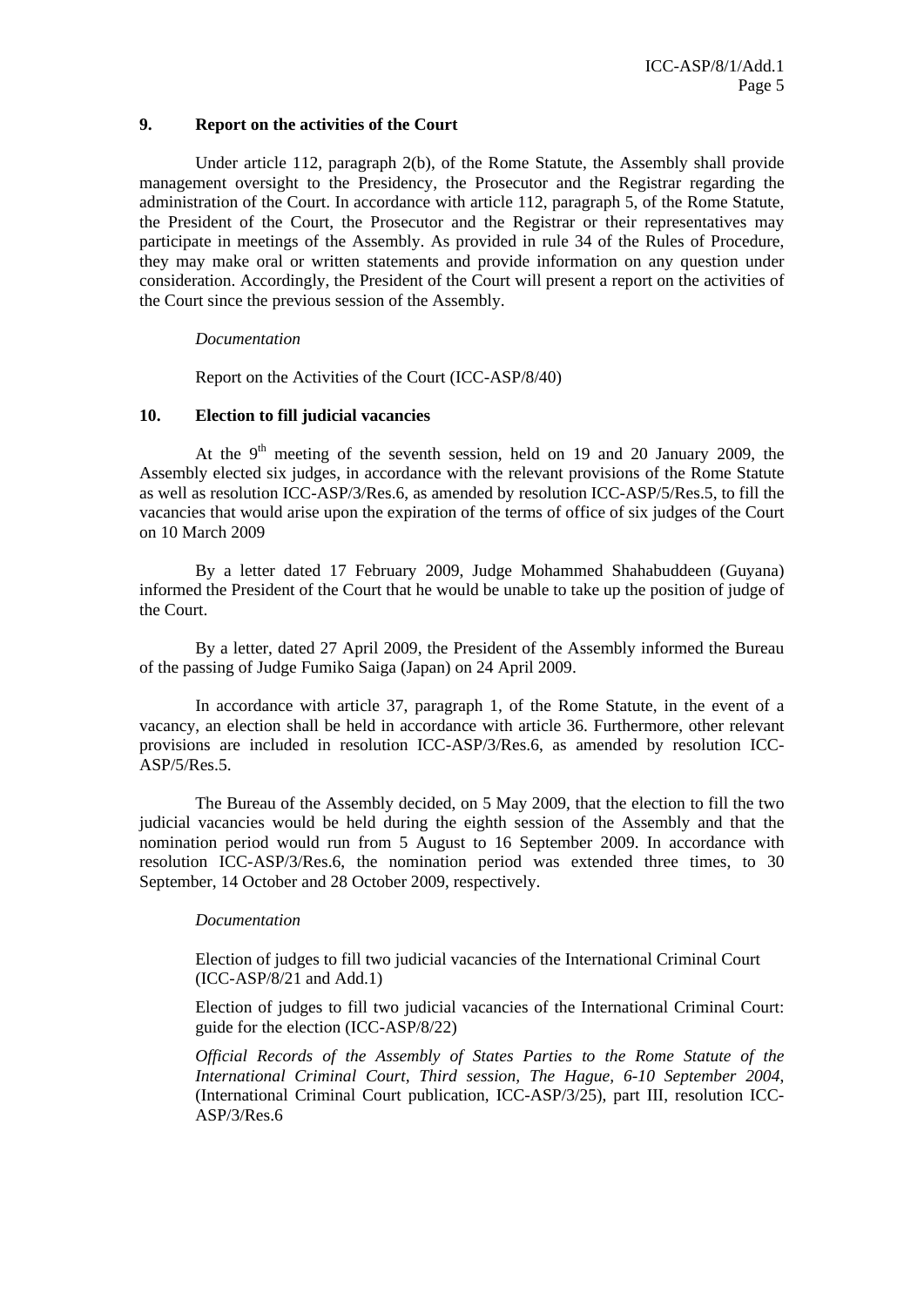#### **11. Election of the members of the Board of Directors of the Trust Fund for Victims**

By resolution ICC-ASP/1/Res.6, the Assembly established a Trust Fund for the benefit of victims of crimes within the jurisdiction of the Court, and of the families of such victims, as well as a Board of Directors of the Trust Fund. The relevant resolutions for the nomination and election of the members of the Board are ICC-ASP/1/Res.6 (as amended by resolutions ICC-ASP/4/Res.5 and ICC-ASP/4/Res.7) and ICC-ASP/1/Res.7.

At the 5th meeting of its second session, on 12 September 2003, the Assembly elected the five members of the Board of Directors whose terms of office commenced on the same date. At the 6th and 9th meetings of the fifth session, held, respectively, on 30 November 2006 and 1 February 2007, the Assembly elected five members of the Board of Directors to fill the vacancies arising upon the conclusion of the terms of office of the first Board members.

At its first meeting, on 14 January 2009, the Bureau decided that the third election of the members of the Board of Directors of the Trust Fund for Victims would be held during the eighth session of the Assembly and that the nomination period for the third election would run from 20 May to 11 August 2009. In accordance with resolution ICC-ASP/1/Res.7, the nomination period was extended three times, to 25 August, 8 September and 22 September 2009, respectively.

The Assembly would elect five members of the Board of Directors for a three-year term, to commence on 1 December 2009, to fill the vacancies arising upon the conclusion of the terms of office of the current members of the Board on 30 November 2009.

#### *Documentation*

Third election of members of the Board of Directors of the Trust Fund for Victims (ICC-ASP/8/19)

#### **12. Consideration and adoption of the budget for the eighth financial year**

In accordance with article 112, paragraph 2(d), of the Rome Statute, the Assembly shall consider and decide on the budget of the Court.

Regulation 3 of the Financial Regulations and Rules of the Court provides that the Registrar shall prepare the proposed programme budget for each financial period and submit it to the States Parties as well as to the Committee on Budget and Finance for consideration. The Committee on Budget and Finance shall make the relevant recommendations to the Assembly.

At its third session, the Assembly endorsed the recommendation of the Committee that the Court should include in future performance reports data on financial performance and results achieved rather than outputs. This information should be submitted annually to the Assembly through the Committee either in the draft programme budget or in a separate performance report.<sup>10</sup>

 <sup>10</sup> *Official Records of the Assembly of States Parties to the Rome Statute of the International Criminal Court, Third session, The Hague, 6-10 September 2004* (International Criminal Court publication, ICC-ASP/3/25), part II.A.8(b), para. 50, and part II.A.1, para. 4.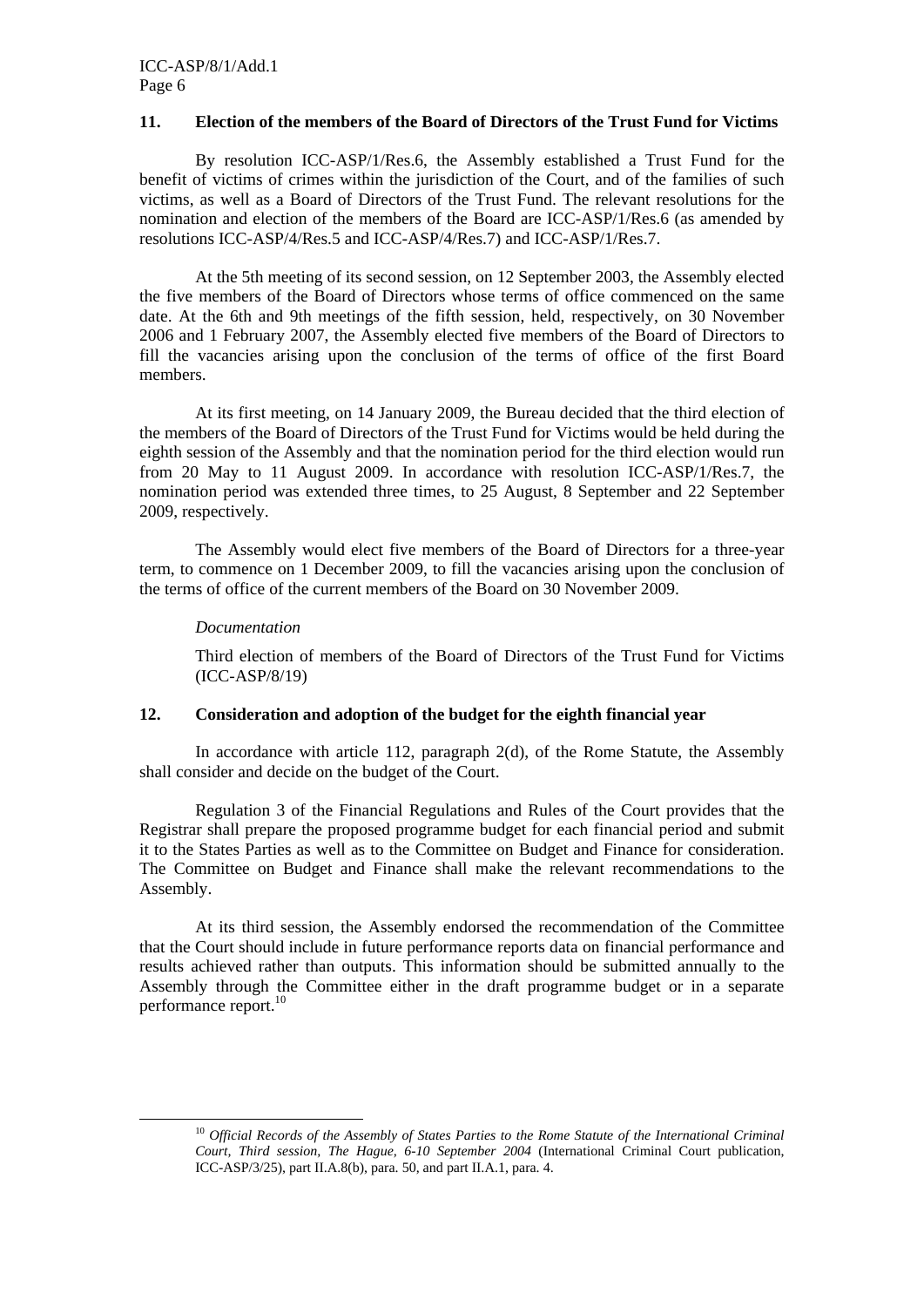At its third session, the Assembly established a Contingency Fund and decided that the Fund shall be limited to a period of 4 years and that it would decide at its session in 2008 on the extension or possible discontinuation of the Fund and on any other question related to the Fund that it deems necessary in the light of experience.<sup>11</sup>

At its seventh session, the Assembly approved the extension of the Contingency Fund indefinitely and requested the Bureau to consider options for replenishing both the Contingency Fund and the Working Capital Fund, including the three options identified by the Committee in the report on the work of its eleventh session,<sup>12</sup> with a view to making recommendations to the Assembly at its eighth session.<sup>13</sup>

 The Assembly would, taking into account the comments and recommendations of the Committee at its thirteenth session, $14$  make a decision on the replenishment of the Contingency Fund and the Working Capital Fund.

 At its sixth session, the Assembly renewed its invitation to the Court, in consultation with the Bureau, to continue to consider concrete proposals for the establishment of an independent oversight mechanism to the next regular session of the Assembly of States Parties.<sup>15</sup>

 At the second resumption of its seventh session, the Assembly adopted a decision concerning an independent oversight mechanism, by which it requested the Bureau to present its recommendations to the twelfth session of the Committee in order to obtain the financial and administrative advice of the Committee and, taking into account the views of the Committee, to report to the eighth session of the Assembly with a view to the establishment of an independent oversight mechanism.<sup>16</sup>

 The Assembly will take a decision on the establishment of an independent oversight mechanism.

 At its seventh session, the Assembly invited the Court, taking into account the comments of the Committee, to present to the Assembly at its eighth session an updated report on the legal and financial aspects for funding victims' legal representation before the Court, together with a further report considering alternatives to the formula currently used by the Court for calculating indigence, to include, inter alia, the consideration of the desirability of establishing absolute thresholds of asset holdings above which legal aid would not be provided.17

<sup>&</sup>lt;sup>11</sup> Ibid., part III, resolution ICC-ASP/3/Res.4, section B, para. 6.<br><sup>12</sup> *Official Records of the Assembly of States Parties to the Rome Statute of the International Criminal Court, Seventh session, The Hague, 14-22 November 2008* (International Criminal Court publication, ICC-ASP/7/20), vol. II, part B.2, paras. 138-140.<br><sup>13</sup> Ibid., vol. I, part III, resolution ICC-ASP/7/Res.4, section E.

 $14$  Report of the Committee on Budget and Finance on the work of its thirteenth session (ICC-ASP/8/15 and Add.1), paras. 135 - 140.

<sup>15</sup> *Official Records of the Assembly of States Parties to the Rome Statute of the International Criminal Court, Sixth session, New York, 30 November - 14 December 2007* (International Criminal Court publication, ICC-ASP/6/20), vol. I, part III, resolution ICC-ASP/6/Res.2, para. 24. 16 *Official Records of the Assembly of States Parties to the Rome Statute of the International Criminal* 

*Court, Seventh session (first and second resumptions), New York, 19–23 January and 9–13 February 2009* (International Criminal Court publication, ICC-ASP/7/20/Add.1), chapter II, part II, Decision ICC-ASP/7/Decision 1, para. 2.

<sup>&</sup>lt;sup>17</sup> Official Records of the Assembly of States Parties to the Rome Statute of the International Criminal *Court, Seventh session, The Hague, 14-22 November 2008* (International Criminal Court publication, ICC-ASP/7/20), vol. I, part III, resolution ICC-ASP/7/Res.3, para. 16.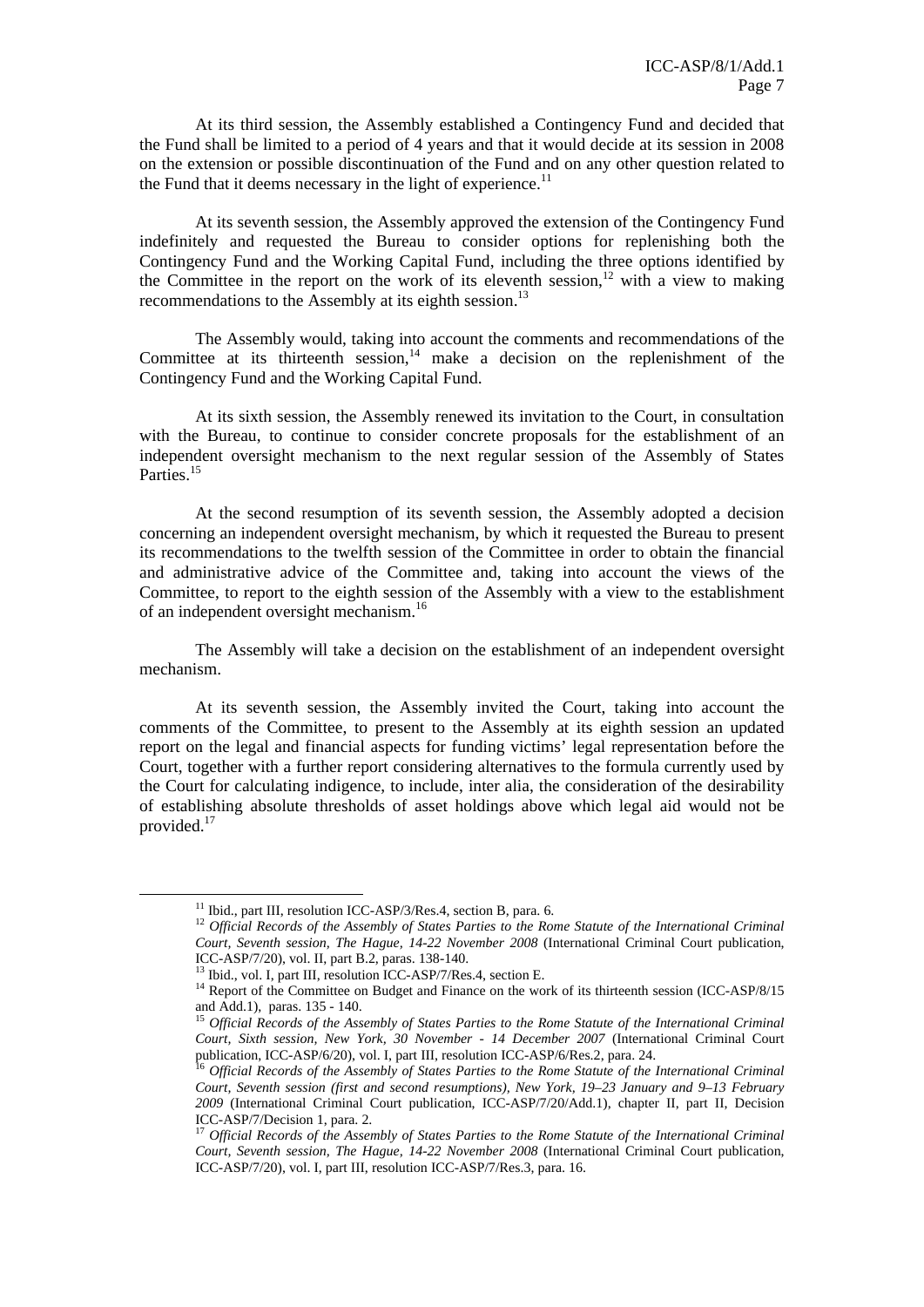The Assembly would, taking into account the views of the Committee at its thirteenth session on legal aid for the defence, $18$  as well as on the legal and financial aspects of funding victims' representation,<sup>19</sup> take decisions on these aspects of legal aid.

At its seventh session, the Assembly noted, inter alia, that further discussions were necessary in order to facilitate a policy decision on the issue of financial assistance for family visits to persons detained on remand by the Court, as well as, in case of the adoption of such a policy, the specific conditions for its implementation. The Assembly invited the Court to engage in a constructive dialogue with States Parties on this issue in a timely manner, allowing for a proper review by the Committee on Budget and Finance at its twelfth and thirteenth sessions and for a decision to be taken at the eighth session of the Assembly.<sup>20</sup>

The Assembly will take a decision on the issue of funding family visits to indigent detainees.

#### *Documentation*

Report of the Bureau on the establishment of an independent oversight mechanism (ICC-ASP/8/2, Add. 1, Add. 2 and Add.3)

Report of the Committee on Budget and Finance on the work of its twelfth session (ICC-ASP/8/5)

Status report on the Court's investigations into efficiency measures for 2010 (ICC-ASP/8/6)

Report on programme performance of the International Criminal Court for the year 2008 (ICC-ASP/8/7)

Report of the Court on human resources management (ICC-ASP/8/8)

Report of the Court on the financial aspects of enforcing the Court's obligation to fund family visits to indigent detained persons (ICC-ASP/8/9)

Proposed Programme Budget for 2010 of the International Criminal Court (ICC-ASP/8/10 and Corr. 1)

Report on budget performance of the International Criminal Court as at 31 March 2009 (ICC-ASP/8/12)

Report of the Court on procurement (ICC-ASP/8/13)

Report of the Committee on Budget and Finance on the work of its thirteenth session (ICC-ASP/8/15 and Add.1)

Report on budget performance of the International Criminal Court as at 30 June 2009 (ICC-ASP/8/17)

Report to the Assembly of States Parties on the activities and projects of the Board of Directors of the Trust Fund for Victims for the period 1 July 2008 to 30 June 2009 (ICC-ASP/8/18 and Add.1)

Report of the Court on legal aid: Alternative models for assessment of indigence (ICC-ASP/8/24)

<sup>&</sup>lt;sup>18</sup> Report of the Committee on Budget and Finance on the work of its thirteenth session (ICC-ASP/8/15 and Add.1), paras. 122-124.

<sup>&</sup>lt;sup>19</sup> Ibid., paras. 125-126.

<sup>20</sup> *Official Records of the Assembly of States Parties to the Rome Statute of the International Criminal Court, Seventh session, The Hague, 14-22 November 2008* (International Criminal Court publication, ICC-ASP/7/20), vol, part III, resolution ICC-ASP/7/Res.3, para. 18.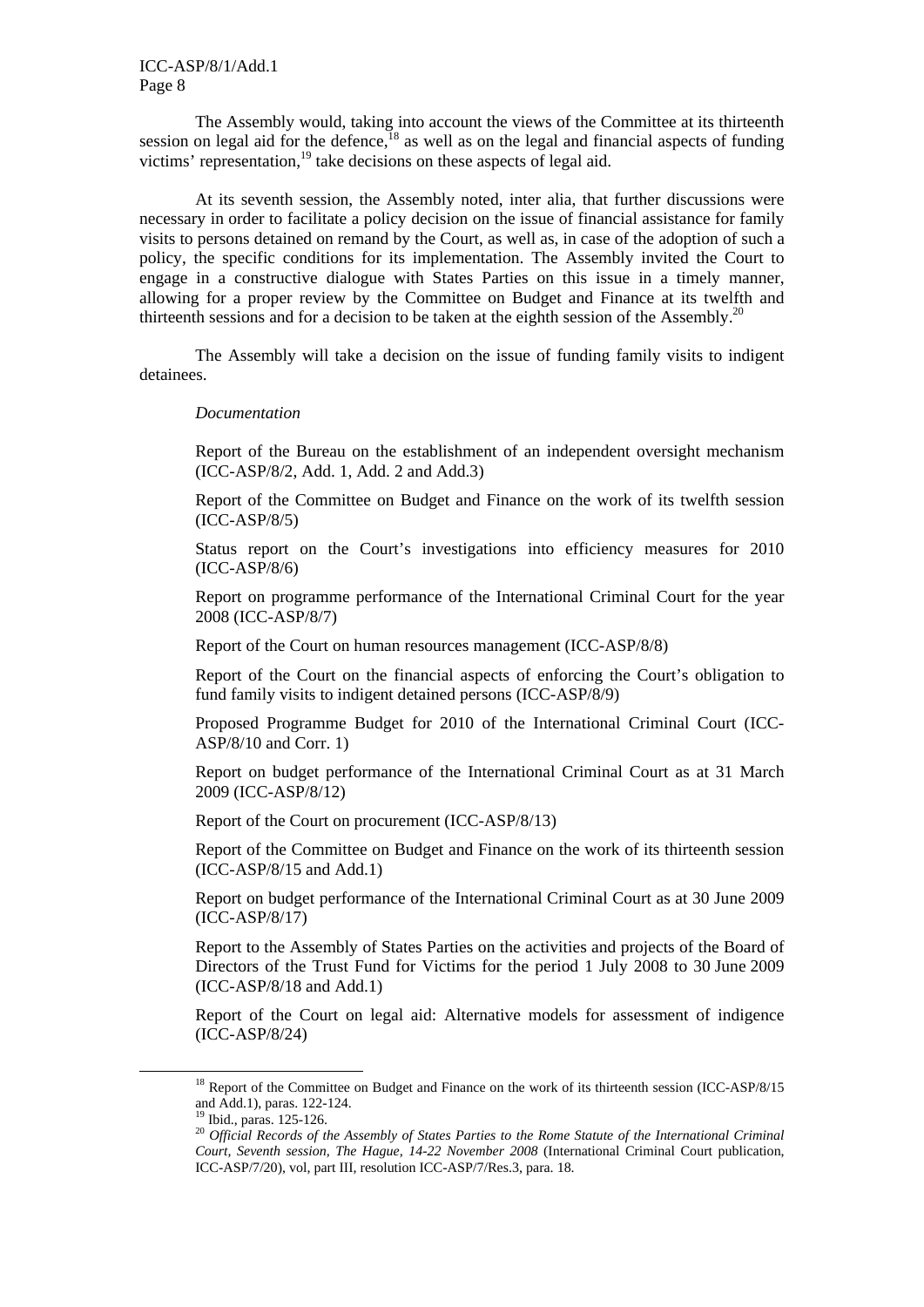Report of the Court on legal aid: Legal and financial aspects of funding victims' legal representation before the Court (ICC-ASP/8/25)

Report of the Court on the implications of implementation of the International Public Sector Accounting Standards (ICC-ASP/8/26)

Report of the Court on capital investment replacements (ICC-ASP/8/27)

Report of the Court on the options for replenishment of the Contingency Fund (ICC-ASP/8/28)

Report of the Presidency on the revised staffing structure of Chambers (ICC-ASP/8/29)

Second status report on the Court's investigations into efficiency measures (ICC-ASP/8/30)

Report of the Court on the new composition of the Appeals Division and the excusal of judges (ICC-ASP/8/31)

Report of the Court on its salary framework (ICC-ASP/8/32)

Report of the Court on the enhancement of the Registry's field operations for 2010 (ICC-ASP/8/33)

Report of the Court on the establishment of an office for the International Criminal Court at the African Union Headquarters in Addis Ababa (ICC-ASP/8/35)

Report of the Court on the job evaluation study of established posts - review of previously classified positions at the Professional level (ICC-ASP/8/36)

Report of the Bureau on legal aid for victims' legal representation (ICC-ASP/8/38)

Report of the Bureau on Legal Aid (Defence): Alternate Methods for the Assessment of Indigence (ICC-ASP/8/39)

Report of the Bureau on family visits for detainees (ICC-ASP/8/42)

Report of the Court on the strategy in relation to victims (ICC-ASP/8/45)

#### **13. Consideration of the audit reports**

Regulation 12 of the Financial Regulations and Rules provides that the Assembly shall appoint an Auditor to conduct audits in conformity with generally accepted common auditing standards, subject to any special directions of the Assembly and in accordance with the additional terms of reference set out in the annex to the Financial Regulations and Rules. At the  $11<sup>th</sup>$  meeting of its first session, on 22 April 2003, the Assembly was informed that the Bureau, acting under the delegated authority of the Assembly,<sup>21</sup> had appointed the National Audit Office of the United Kingdom of Great Britain and Northern Ireland as Auditor for the Court for a period of four years. $^{22}$ 

 <sup>21</sup> *Official Records of the Assembly of States Parties to the Rome Statute of the International Criminal Court, First session, New York, 3-10 September 2002* (United Nations publication, Sales No. E.03.V.2 and corrigendum), part I, para. 29.

<sup>22</sup> *Official Records of the Assembly of States Parties to the Rome Statute of the International Criminal Court, First session (first and second resumptions), New York, 3-7 February and 21-23 April 2003*  (United Nations publication, ICC-ASP/1/3/Add.1), part I, para. 40.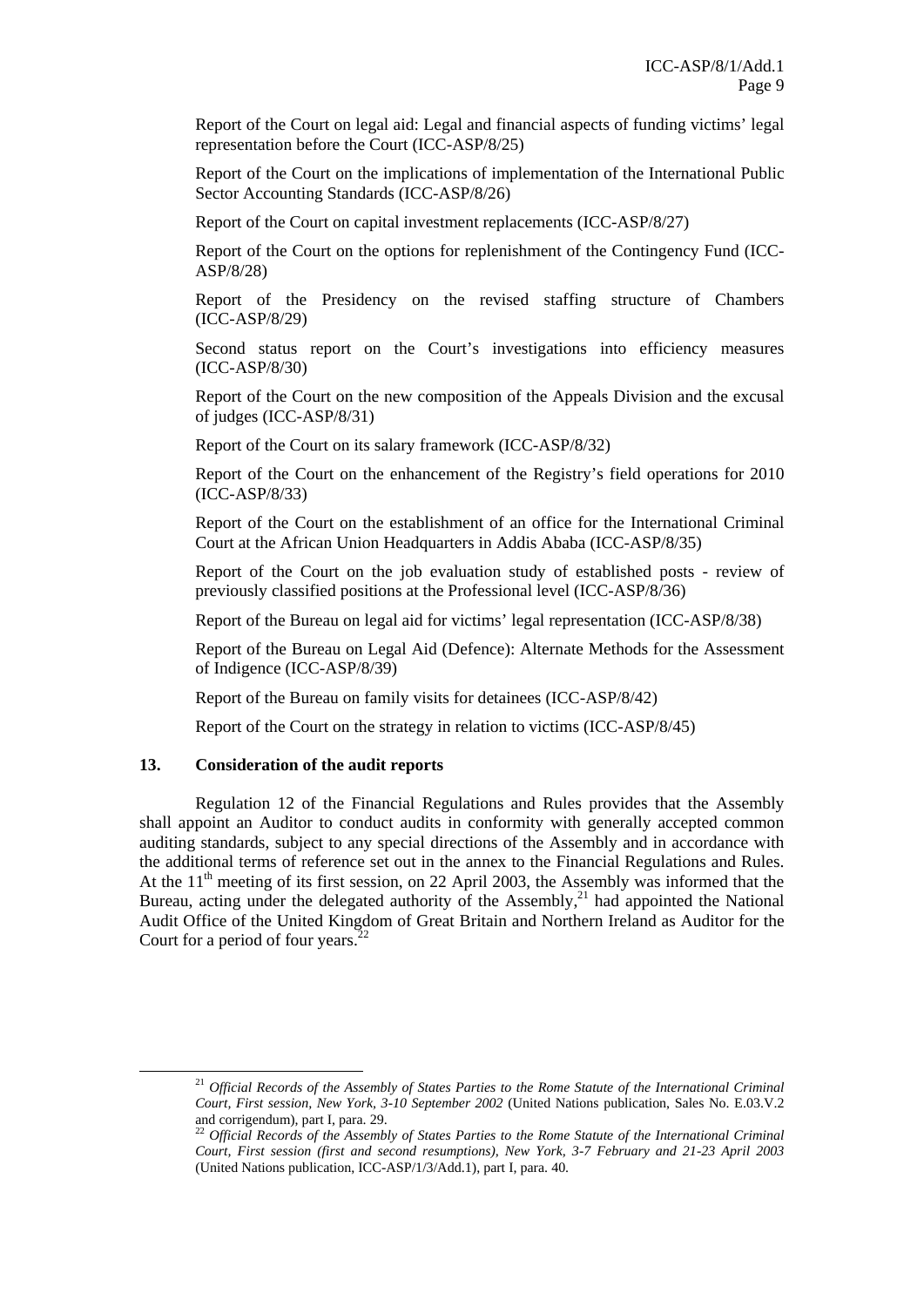#### ICC-ASP/8/1/Add.1 Page 10

 At its fifth session, the Assembly reappointed as External Auditor for a second quadrennium (2007 - 2010) the National Audit Office of the United Kingdom of Great Britain and Northern Ireland.<sup>23</sup>

In accordance with regulation 12.7, the Auditor shall issue a report on the audit of the financial statements and relevant schedules relating to the accounts for the financial period. In accordance with regulations 12.8 and 12.9, audit reports, before their submission to the Assembly, are subject to examination by the Registrar and the Committee on Budget and Finance. The Assembly considers and approves the financial statements and audit reports forwarded to it by the Committee on Budget and Finance.

 At its seventh session, the Assembly amended the reporting recommendation that the Registrar submit annually to the Assembly of States Parties a report summarizing the major activities undertaken by the Office of Internal Audit, so that such a report would not include the conclusions, guidance or recommendations. In order to emphasize the primary role of the Internal Audit as a source of guidance to the management of the Court and to clarify that the reporting lines of the Internal Auditor are directly to the management of the Court, the Assembly accordingly amended rule 110.1 of the Financial Regulations and Rules.<sup>24</sup>

#### *Documentation*

Financial statements for the period 1 January to 31 December 2008 (ICC-ASP/8/14)

Report of the Committee on Budget and Finance on the work of its thirteenth session (ICC-ASP/8/15 and Add.1)

Trust Fund for Victims financial statements for the period 1 January to 31 December 2008 (ICC-ASP/8/16)

#### **14. Report of the Board of Directors of the Trust Fund for Victims**

By its resolution ICC-ASP/1/Res. $6<sub>1</sub><sup>25</sup>$  the Assembly established a Trust Fund for the benefit of victims of crimes within the jurisdiction of the Court, and of the families of such victims, as well as a Board of Directors of the Trust Fund for the benefit of victims.

In accordance with paragraph 11 of resolution ICC-ASP/1/Res.6, the Board shall report annually to the Assembly on the activities and projects of the Fund and on all offered voluntary contributions, regardless of whether they were accepted or refused.

#### *Documentation*

Report to the Assembly of States Parties on the activities and projects of the Board of Directors of the Trust Fund for Victims for the period 1 July 2007 to 30 June 2008 (ICC-ASP/8/18 and Add.1)

 <sup>23</sup> *Official Records of the Assembly of States Parties to the Rome Statute of the International Criminal Court, Fifth session, The Hague, 23 November to 1 December 2006* (International Criminal Court publication, ICC-ASP/5/32), part II, para. 43.

<sup>24</sup> *Official Records of the Assembly of States Parties to the Rome Statute of the International Criminal Court, Seventh session, The Hague, 14-22 November 2008* (International Criminal Court publication, ICC-ASP/7/20), vol. I, part III, resolution ICC-ASP/7/Res. 5.

<sup>25</sup> *Official Records of the Assembly of States Parties to the Rome Statute of the International Criminal Court, First session, New York, 3-10 September 2002* (United Nations publication, Sales No. E.03.V.2 and corrigendum), part IV.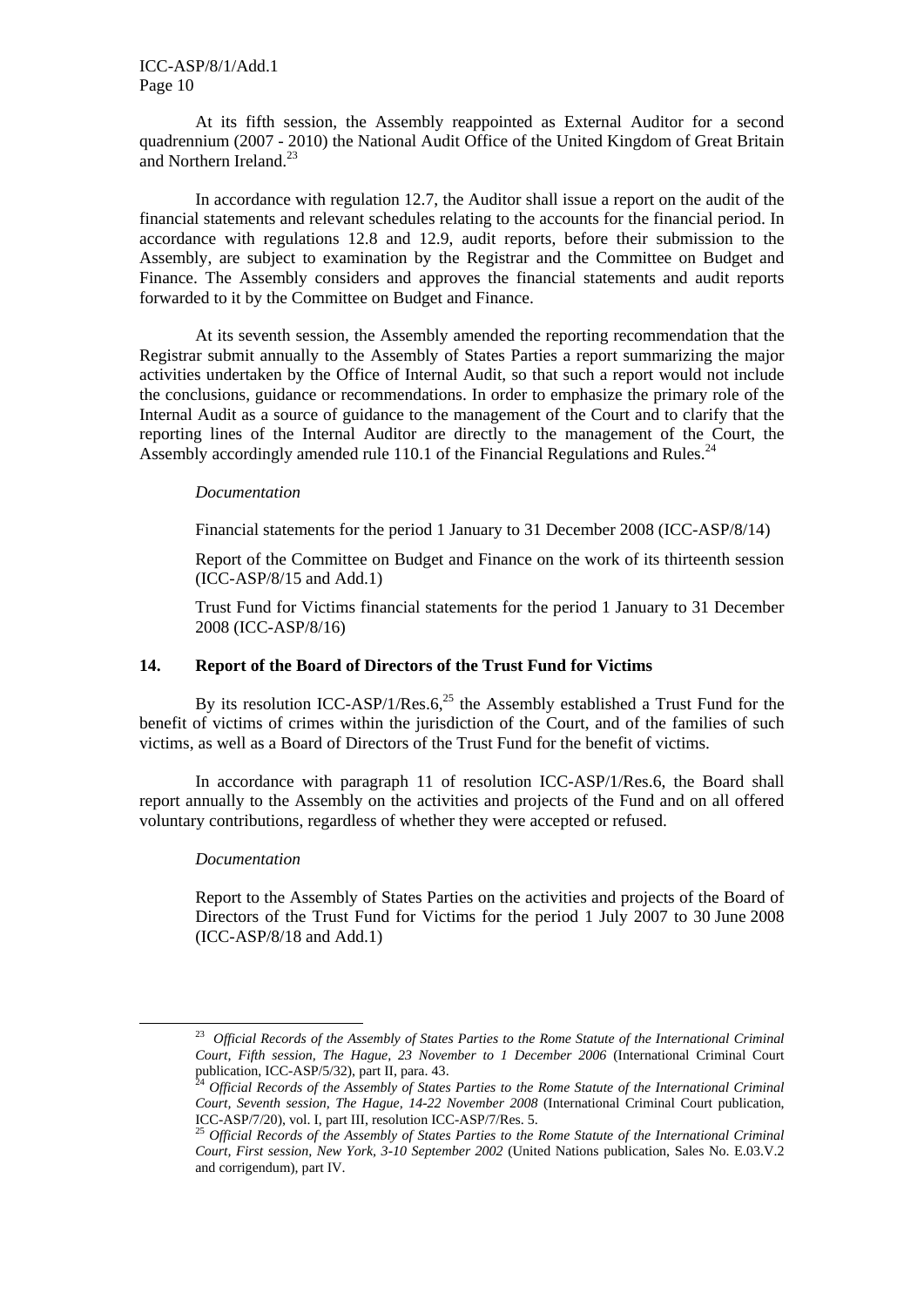#### **15. Review Conference**

In accordance with article 123 of the Rome Statute, seven years after the entry into force of the Statute, the Secretary-General of the United Nations shall convene a Review Conference to consider any amendments to the Statute. Such review may include, but is not limited to, the list of crimes contained in article 5. The Conference shall be open to those participating in the Assembly of States Parties and on the same conditions.

At its fifth session, the Assembly requested the Bureau to start preparation of the Review Conference, in particular on the issues of the rules of procedure applicable to the Review Conference and on practical and organizational issues, especially as regards dates and venue of the Review Conference, and to report to the sixth session of the Assembly of States Parties on the status of such preparations.<sup>26</sup>

 At its sixth session, the Assembly endorsed the draft rules of procedure of the Review Conference and decided that a Review Conference shall be held in the first semester of 2010, with a duration of five to ten working days, and that proposals for amendments to be considered at the Review Conference should be discussed at the eighth session of the Assembly in 2009, with a view to promoting consensus and a well prepared Review Conference.<sup>27</sup>

At its seventh session, the Assembly adopted resolution ICC-ASP/7/Res.2 whereby it decided that the Review Conference shall be held in Kampala, Uganda, during the first semester of 2010, for a period of five to ten working days, at dates to be established by the Bureau of the Assembly in close consultation with the Government of Uganda. The Assembly requested the Government of Uganda to conclude a Memorandum of Understanding with the Secretariat of the Assembly, through the Court, which ensures that the provisions of the Agreement on the Privileges and Immunities of the International Criminal Court are applicable, *mutatis mutandis*, to the Review Conference and which should also contain a time plan for preparatory steps.<sup>28</sup>

At its thirteenth meeting, on 12 October 2009, the Bureau considered that the length of the Conference should be decided in light of the scope of the Review Conference and of the amendments to be considered. Furthermore, it was understood that a final decision on the duration should be taken by the end of the eighth session. At its eighth session, the Assembly will take a decision on the duration of the Review Conference.

The Special Working Group on the Crime of Aggression, $^{29}$  open on an equal footing to all States members of the United Nations or members of specialized agencies or of the International Atomic Energy Agency, established for the purpose of elaborating proposals for a provision on aggression to be submitted to the Assembly for its consideration at a review conference, with a view to arriving at an acceptable provision on the crime of aggression for inclusion in the Statute in accordance with its relevant provisions, concluded its work at the

 <sup>26</sup> *Official Records of the Assembly of States Parties to the Rome Statute of the International Criminal Court, Fifth session, The Hague, 23 November to 1 December 2006* (International Criminal Court publication, ICC-ASP/5/32), part III, resolution ICC-ASP/5/Res.3.

publication, ICC-ASP/5/32), part III, resolution ICC-ASP/5/Res.3. 27 *Official Records of the Assembly of States Parties to the Rome Statute of the International Criminal Court, Sixth session, New York, 30 November - 14 December 2007* (International Criminal Court publication, ICC-ASP/6/20), vol. I, part III, resolution ICC-ASP/6/Res.2, paras. 53-54. 28 *Official Records of the Assembly of States Parties to the Rome Statute of the International Criminal* 

*Court, Seventh session, The Hague, 14-22 November 2008* (International Criminal Court publication, ICC-ASP/7/20), vol. I, part III, resolution ICC-ASP/7/Res.2, paras. 1 and 3. 29 Established by resolution ICC-ASP/1/Res.1. See *Official Records of the Assembly of States Parties to* 

*the Rome Statute of the International Criminal Court, First session, New York, 3-10 September 2002* (United Nations publication, Sales No. E.03.V.2 and corrigendum), part IV.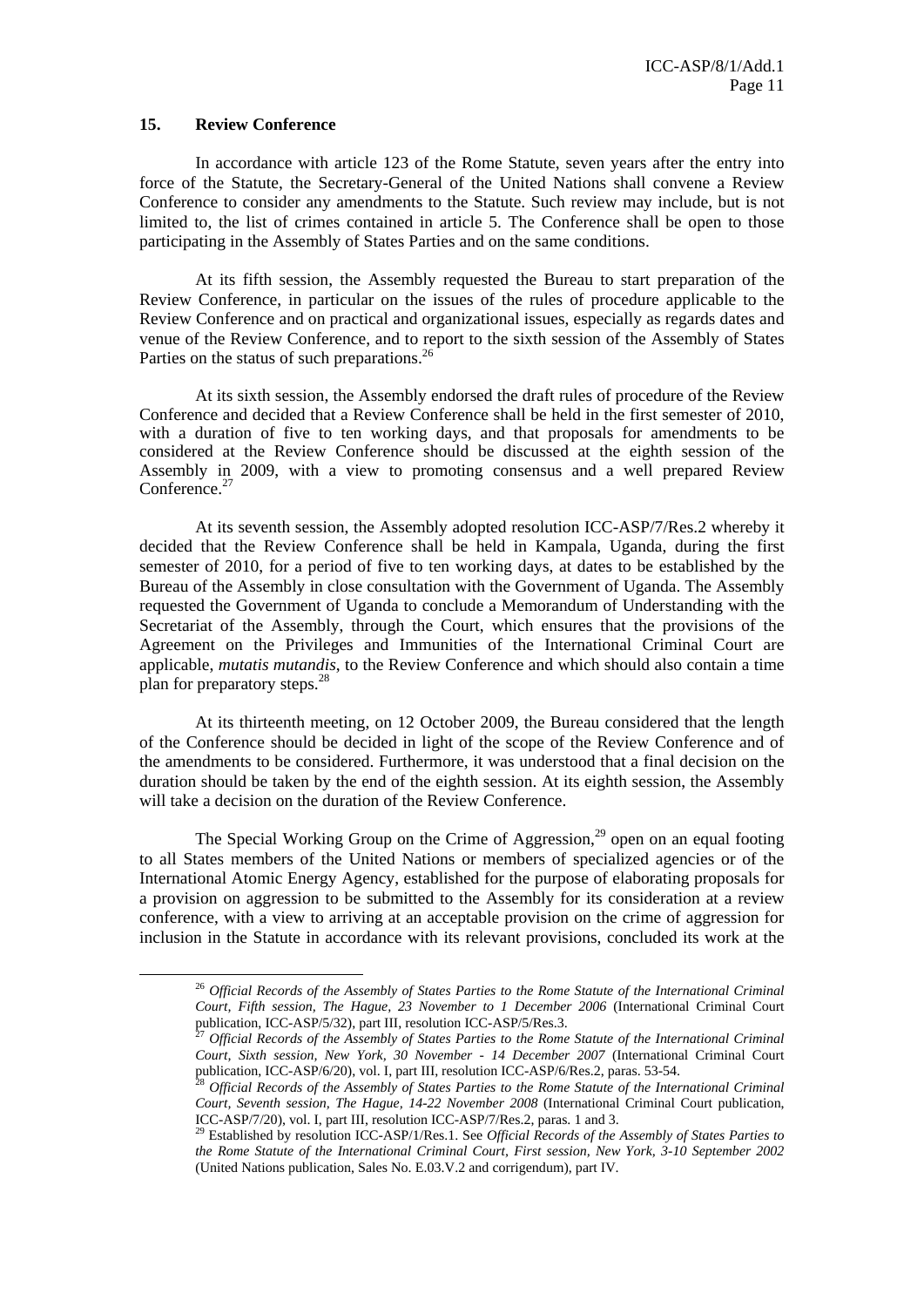second resumption of the seventh session of the Assembly. Discussions subsequently continued in the framework of the preparations of the Review Conference, in particular, at an informal intersessional meeting on the Crime of Aggression hosted by the Liechtenstein Institute of Self-Determination in New York.

 By resolution ICC-ASP/7/Res.3, the Assembly decided that proposals for amendments to the Rome Statute to be considered at the Review Conference should be discussed at the eighth session of the Assembly, with a view to promoting consensus and a well-prepared conference.<sup>30</sup> At its tenth meeting, on 9 July 2009, the Bureau agreed that States would require sufficient time to consider the proposals in advance of the eighth session of the Assembly and decided to propose 30 September 2009 as the deadline for the formal submission of proposals for amendments to the Rome Statute.

#### *Documentation*

Report of the Bureau on the Review Conference (ICC-ASP/8/43 and Add.1)

Report of the Special Working Group on the Crime of Aggression<sup>31</sup>

Informal inter-sessional meeting on the Crime of Aggression, hosted by the Liechtenstein Institute on Self-Determination, Woodrow Wilson School, at the Princeton Club, New York, from 8 to 10 June 2009 (ICC-ASP/8/INF.2)

## **16. Premises of the Court**

At its sixth session, the Assembly adopted resolution ICC-ASP/6/Res.1, whereby it, inter alia, decided that the permanent premises of the Court should be constructed on the Alexanderkazerne site and, in this connection, authorized the host State to launch the architectural design competition**.** Furthermore, the Assembly established an Oversight Committee, composed of ten States Parties, to provide strategic oversight for the permanent premises project in accordance with annex II of resolution ICC-ASP/6/Res.1.<sup>32</sup>

At its seventh session, the Assembly noted the results of the architectural design competition and requested the Project Board, in its negotiations with the prize-winners of the architectural design competition, to observe the procedure for awarding a contract contained in annex I of resolution ICC-ASP/7/Res.1, and to submit its recommendations to the Oversight Committee for its consideration and agreement, prior to the signature of the contract by the Registrar.<sup>33</sup>

Also at its seventh session, the Assembly accepted those elements of the offer of the host State relating to the provision of a loan of up to a maximum of €200 million, to be repaid over a period of 30 years at an interest rate of 2.5 per cent, on the basis of annex II to resolution ICC-ASP/7/Res.1. $34$ 

 <sup>30</sup> *Official Records of the Assembly of States Parties to the Rome Statute of the International Criminal Court, Seventh session, The Hague, 14-22 November 2008* (International Criminal Court publication,

ICC-ASP/7/20), vol. I, part III, resolution ICC-ASP/7/Res.3, para. 61.<br><sup>31</sup> Official Records of the Assembly of States Parties to the Rome Statute of the International Criminal *Court, Seventh session (first and second resumptions), New York, 19–23 January and 9–13 February <sup>2009</sup>* (International Criminal Court publication, ICC-ASP/7/20/Add.1), chapter II, annex II. 32 *Official Records of the Assembly of States Parties to the Rome Statute of the International Criminal* 

*Court, Sixth session, New York, 30 November - 14 December 2007* (International Criminal Court

<sup>&</sup>lt;sup>5</sup> Official Records of the Assembly of States Parties to the Rome Statute of the International Criminal *Court, Seventh session, The Hague, 14-22 November 2008* (International Criminal Court publication, ICC-ASP/7/20), vol. I, part III, resolution ICC-ASP/7/Res.1, para. 1.  $^{34}$ Ibid., para. 2.